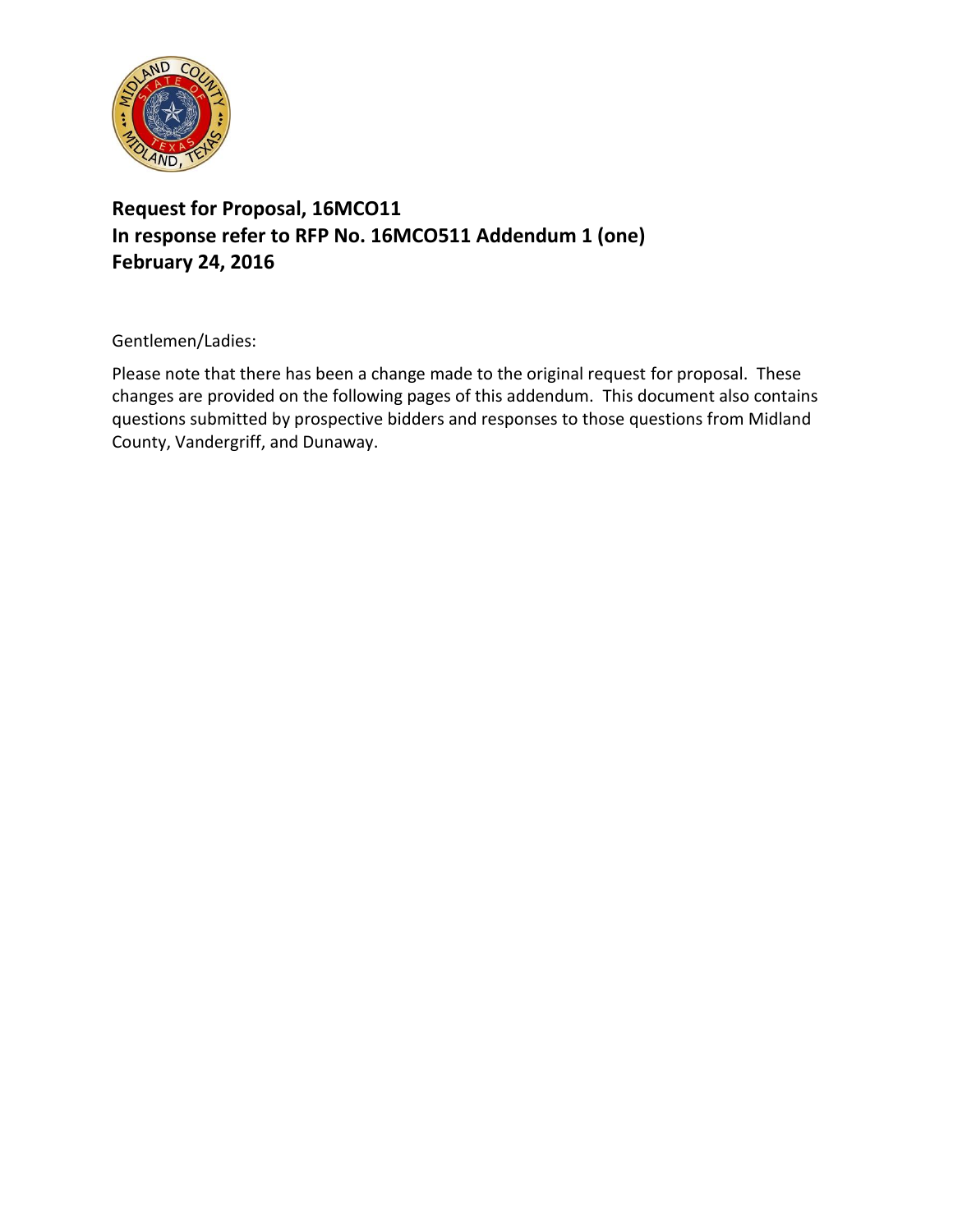

ARCHITECTS • PC VANDERGRIFF GROUP

312 N. BIG SPRING SUITE 100 MIDLAND, TEXAS 79701 (432) 687-0781 FAX (432) 687-5205

## **ADDENDUM**

PROJECT: ADDENDUM NO. 1

Midland County Amphitheatre PAGES: 14 **Concrete Bid Package** Midland, Texas DATE: February 24, 2016

ARCHITECTS PROJECT NO.: 01515

OWNER: Midland County

TO: All persons that have project manuals and drawings.

The following items take precedence over drawings and project manual for the above named project and in closing a contract shall become a part of the contract documents.

\_\_\_\_\_\_\_\_\_\_\_\_\_\_\_\_\_\_\_\_\_\_\_\_\_\_\_\_\_\_\_\_\_\_\_\_\_\_\_\_\_\_\_\_\_\_\_\_\_\_\_\_\_\_\_\_\_\_\_\_\_\_\_\_\_\_\_\_\_\_\_\_\_\_\_\_\_\_

Where any item called for in the specifications or indicated on the drawings is supplemental here, the original requirements remain in effect. Consider all supplemental conditions as added to the specifications and drawings.

Where any original item is amended, voided and superseded here, the provisions of such items not specifically amended, voided or superseded remain in effect. \_\_\_\_\_\_\_\_\_\_\_\_\_\_\_\_\_\_\_\_\_\_\_\_\_\_\_\_\_\_\_\_\_\_\_\_\_\_\_\_\_\_\_\_\_\_\_\_\_\_\_\_\_\_\_\_\_\_\_\_\_\_\_\_\_\_\_\_\_\_\_\_\_\_\_\_\_\_\_

| ARCHITECTURAL |     |                                                                                                                                                                     |
|---------------|-----|---------------------------------------------------------------------------------------------------------------------------------------------------------------------|
| Item 1        | Re: | Contract; Change number of pages of Section 01 45 29 – Testing<br>Laboratory Services from three to four pages.                                                     |
| Item 2        | Re: | Contract and Project Manual; Omit Section 04 20 00 – Unit Masonry.                                                                                                  |
| Item 3        | Re: | Contract and Project Manual; Omit Section 05 50 00 – Metal<br>Fabrications.                                                                                         |
| Item 4        | Re: | Contract and Project Manual; Add Section 05 52 13 – Pipe and Tube<br>Railings, 4 pages. Banner Pole and Concrete base shall be provided in<br>the Concrete Package. |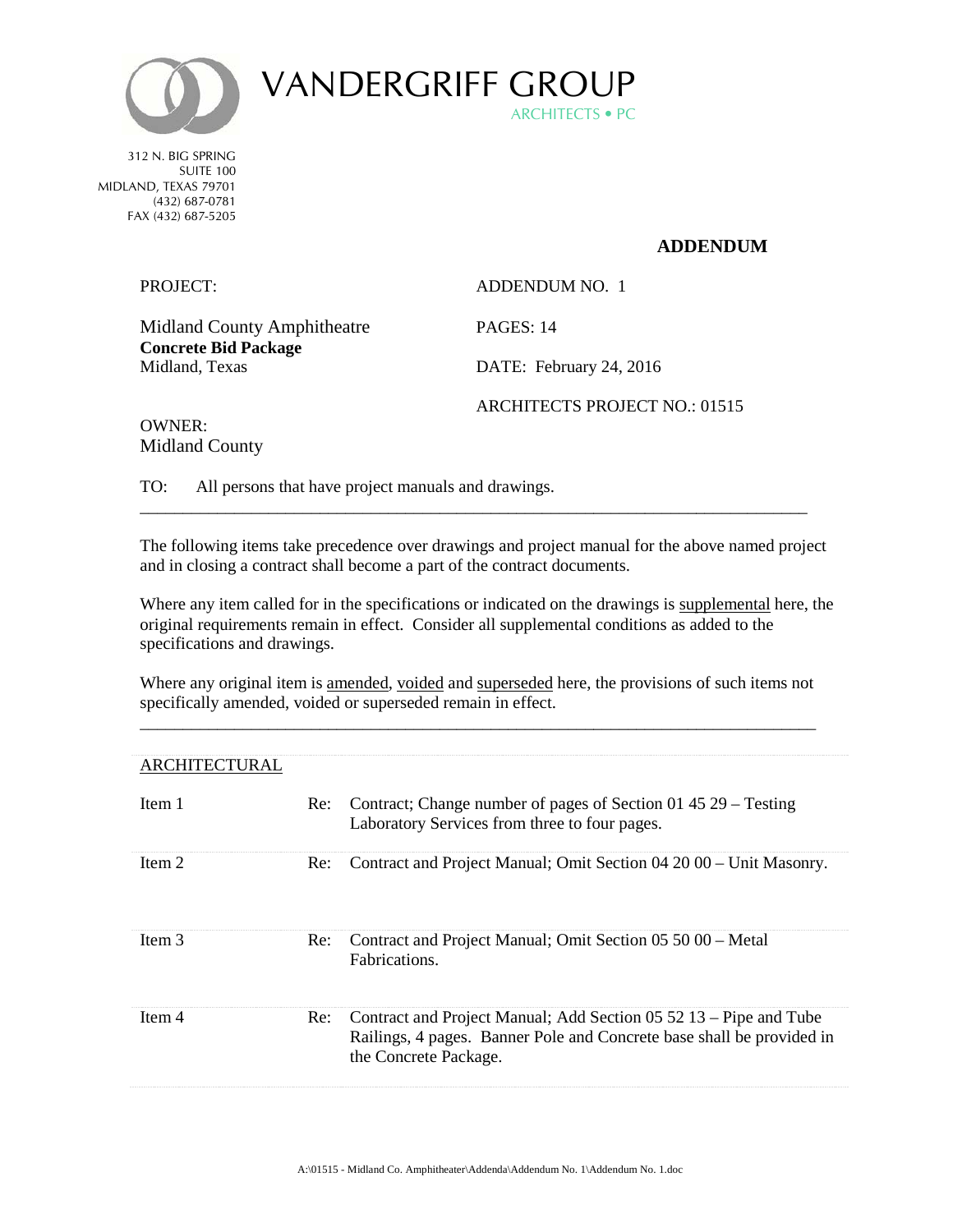| Item 5  | Re: | Contract and Project Manual; Add Section 10 75 00 - Flagpoles, 3<br>pages. The banner poles and foundation will be added to scope.                                                                                                                                                                                                                         |
|---------|-----|------------------------------------------------------------------------------------------------------------------------------------------------------------------------------------------------------------------------------------------------------------------------------------------------------------------------------------------------------------|
| Item 6  | Re: | Contract and Project Manual; All references to Section 01 35 33 -<br>Environmental Procedures will be corrected to "Section 01 35 43 –<br><b>Environmental Procedures."</b>                                                                                                                                                                                |
| Item 7  | Re: | Project Manual; Replace Section 00 01 10 - Table of Contents with<br>attached and revised Section 00 01 10 - Table of Contents.                                                                                                                                                                                                                            |
| Item 8  | Re: | Construction Documents; Architectural Sheet A-101; Keynote 5.08:<br>Banner pole and concrete base shall be provided in Concrete Package.                                                                                                                                                                                                                   |
| Item 9  | Re: | Construction Documents; Architectural Sheet A-122; Detail 10/A-122<br>should be deleted from scope of the Concrete Package.                                                                                                                                                                                                                                |
| Item 10 | Re: | Construction Documents; Architectural Sheet A-101, A-110, A-121,<br>A-122: Add all pipe railings, guards, and sleeves to the Concrete<br>Package.                                                                                                                                                                                                          |
| Item 11 | Re: | Construction Documents; Architectural Sheet SD-01; For additional<br>information and scope to the Concrete Package.                                                                                                                                                                                                                                        |
| Item 12 | Re: | <b>Submitted Questions and Answers:</b><br>1.) Will a permit be required and who will pay for it?<br>Answer: A permit will be required and will be paid for by the County.                                                                                                                                                                                 |
| Item 13 | Re: | Submitted Questions and Answers:<br>2.) Will other subs not under our contract list us as additional insured<br>for our General Contractor?<br>Answer: We will require that the other contractor's list the other subs<br>on site as additional insured on each contract.                                                                                  |
| Item 14 | Re: | Submitted Questions and Answers:<br>3.) Are there any events booked during expected construction time<br>frame that will conflict and shut us down?<br>Answer: There will be events occurring during the project of which<br>none will shot down the project. Attached is a copy of the current<br>schedule. The days with "x" on it are high volume days. |

**\_\_\_\_\_\_\_\_\_\_\_\_\_\_\_\_\_\_\_\_\_\_\_\_\_\_\_\_\_\_\_\_\_\_\_\_\_\_\_\_\_\_\_\_\_\_\_\_\_\_\_\_\_\_\_\_\_\_\_\_\_\_\_\_\_\_\_\_\_\_\_\_\_\_\_\_\_\_\_\_\_\_\_\_\_\_\_\_\_\_**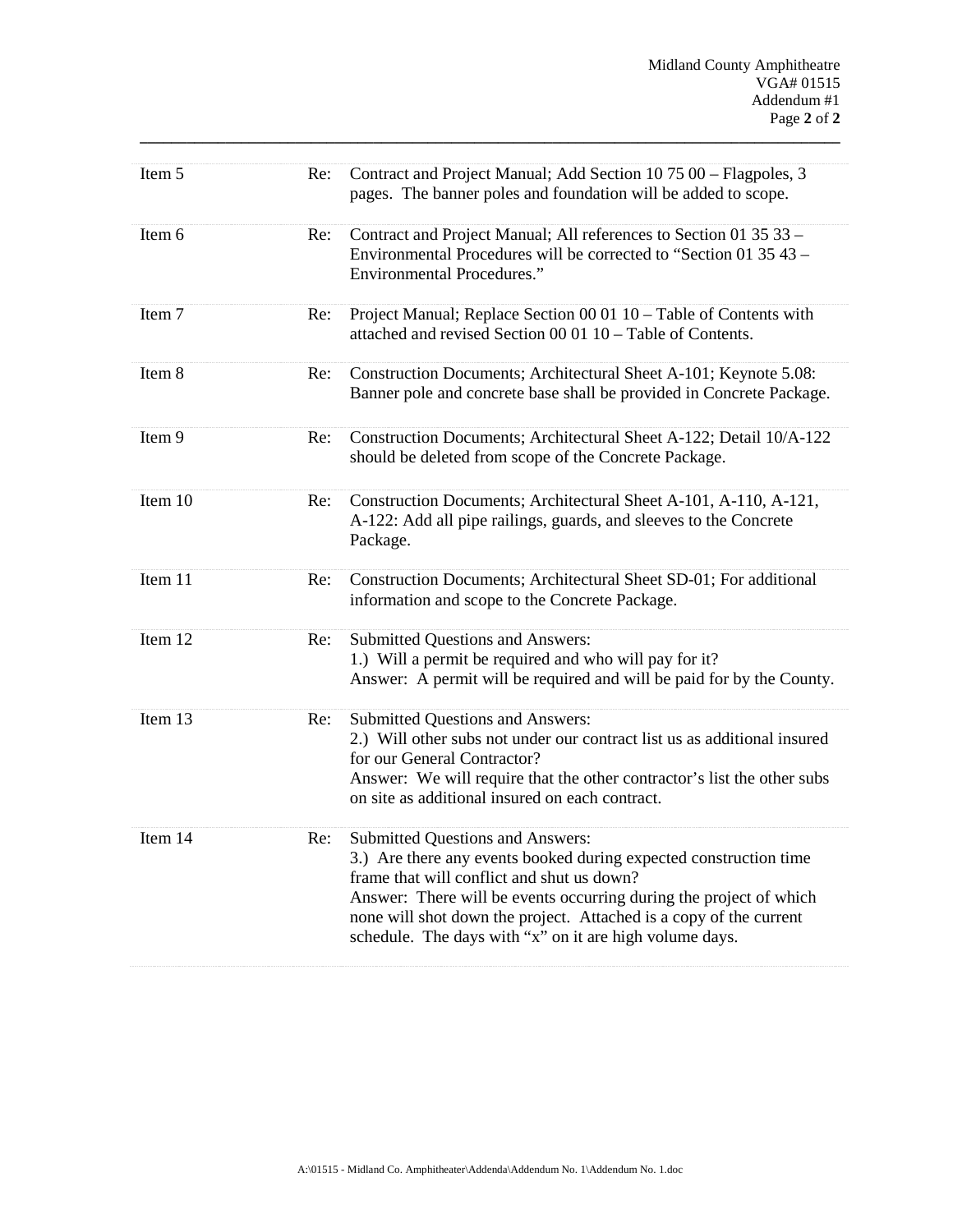## **SECTION 05 52 13**

## **PIPE AND TUBE RAILINGS**

### **PART 1 – GENERAL**

#### **1.01 SUMMARY**

A. This Section includes the following: 1. Steel pipe.

#### **1.02 PERFORMANCE REQUIREMENTS**

A. Control of Corrosion: Prevent galvanic action and other forms of corrosion by insulating metals and other materials from direct contact with incompatible materials.

## **1.03 SUBMITTALS**

- A. Product Data: For the following: 1. Manufacturer's product lines of mechanically connected railings.
- B. Shop Drawings: Include plans, elevations, sections, details, and attachments to other work.

## **1.04 QUALITY ASSURANCE**

- A. Source Limitations: Obtain each type of railing through one source from a single manufacturer.
- B. Welding: Qualify procedures and personnel according to the following:
	- 1. AWS D1.1, "Structural Welding Code--Steel."<br>2. AWS D1.2. "Structural Welding Code--Alumin
		- 2. AWS D1.2, "Structural Welding Code--Aluminum."
	- 3. AWS D1.6, "Structural Welding Code--Stainless Steel."

#### **PART 2 - PRODUCTS**

#### **2.01 METALS, GENERAL**

- A. Metal Surfaces, General: Provide materials with smooth surfaces, without seam marks, roller marks, rolled trade names, stains, discolorations, or blemishes.
- B. Brackets, Flanges, and Anchors: Cast or formed metal of same type of material and finish as supported rails, unless otherwise indicated.

#### **2.02 STEEL AND IRON**

- A. Recycled Content of Steel Products: Provide products with an average recycled content of steel products so postconsumer recycled content plus one-half of preconsumer recycled content is not less than 25 percent.
- B. Pipe: ASTM A 53/A 53M, Type F or Type S, Grade A, Standard Weight (Schedule 40), unless another grade and weight are required by structural loads.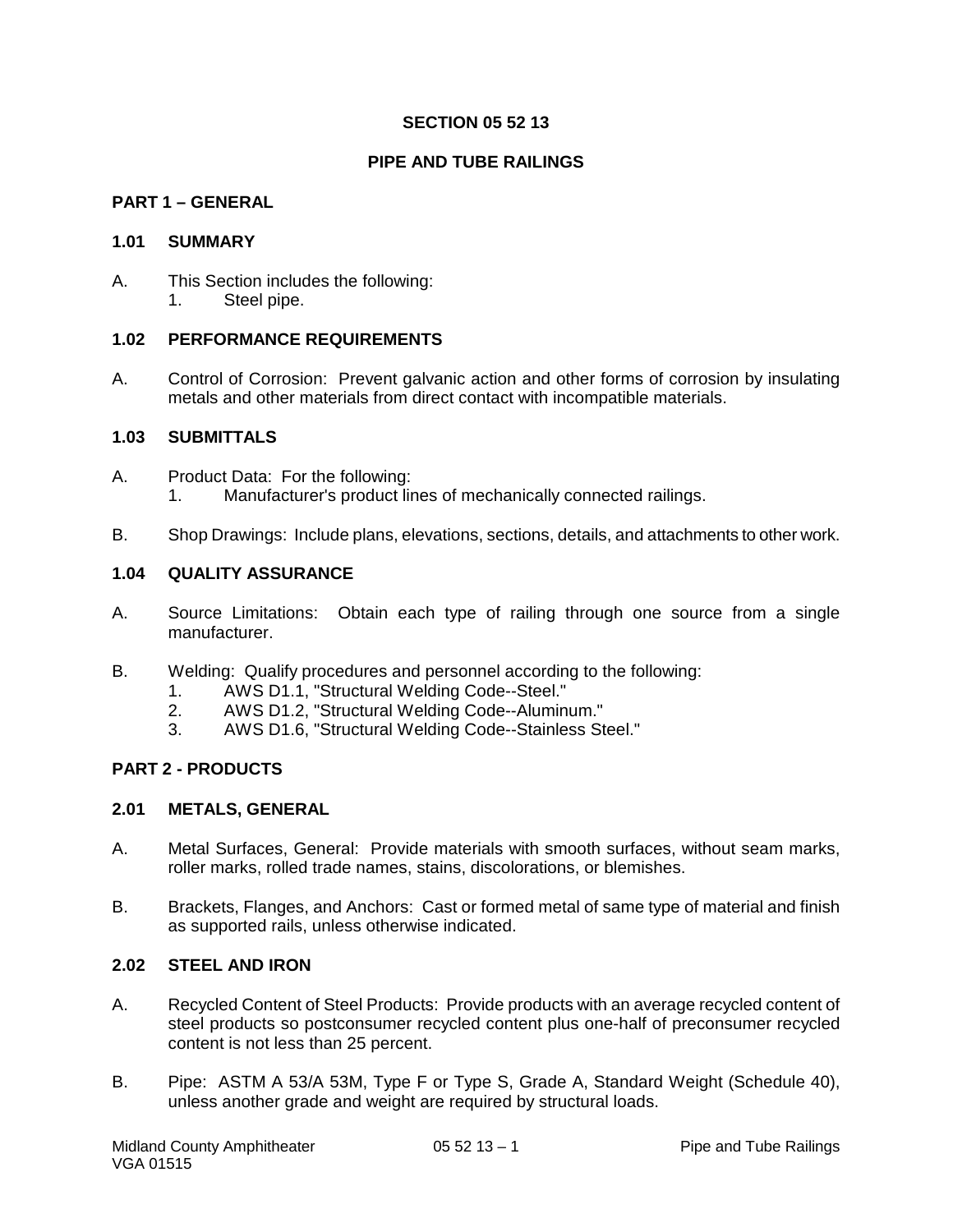- 1. Provide galvanized finish for exterior installations and where indicated.
- C. Plates, Shapes, and Bars: ASTM A 36/A 36M.

## **2.03 FASTENERS**

- A. General: Provide the following:
	- 1. Steel Railings: Plated steel fasteners complying with ASTM B 633, Class Fe/Zn 25 for electrodeposited zinc coating.
- B. Fasteners for Interconnecting Railing Components:
	- 1. Provide concealed fasteners for interconnecting railing components and for attaching them to other work, unless otherwise indicated.

## **2.04 MISCELLANEOUS MATERIALS**

- A. Shop Primer for Galvanized Steel: Zinc-dust, zinc-oxide primer formulated for priming zinccoated steel and for compatibility with finish paint systems indicated, and complying with SSPC-Paint 5.
- B. Galvanizing Repair Paint: High-zinc-dust-content paint for regalvanizing welds in steel, complying with SSPC-Paint 20.

## **2.05 FABRICATION**

- A. General: Fabricate railings to comply with requirements indicated for design, dimensions, member sizes and spacing, details, finish, and anchorage.
- B. Assemble railings in the shop to greatest extent possible to minimize field splicing and assembly. Disassemble units only as necessary for shipping and handling limitations. Clearly mark units for reassembly and coordinated installation. Use connections that maintain structural value of joined pieces.
- C. Cut, drill, and punch metals cleanly and accurately. Remove burrs and ease edges to a radius of approximately 1/32 inch, unless otherwise indicated. Remove sharp or rough areas on exposed surfaces.
- D. Form work true to line and level with accurate angles and surfaces.
- E. Fabricate connections that will be exposed to weather in a manner to exclude water. Provide weep holes where water may accumulate.
- F. Cut, reinforce, drill, and tap as indicated to receive finish hardware, screws, and similar items.
- G. Connections: Fabricate railings with either welded or nonwelded connections, unless otherwise indicated.
- H. Welded Connections: Cope components at connections to provide close fit, or use fittings designed for this purpose. Weld all around at connections, including at fittings.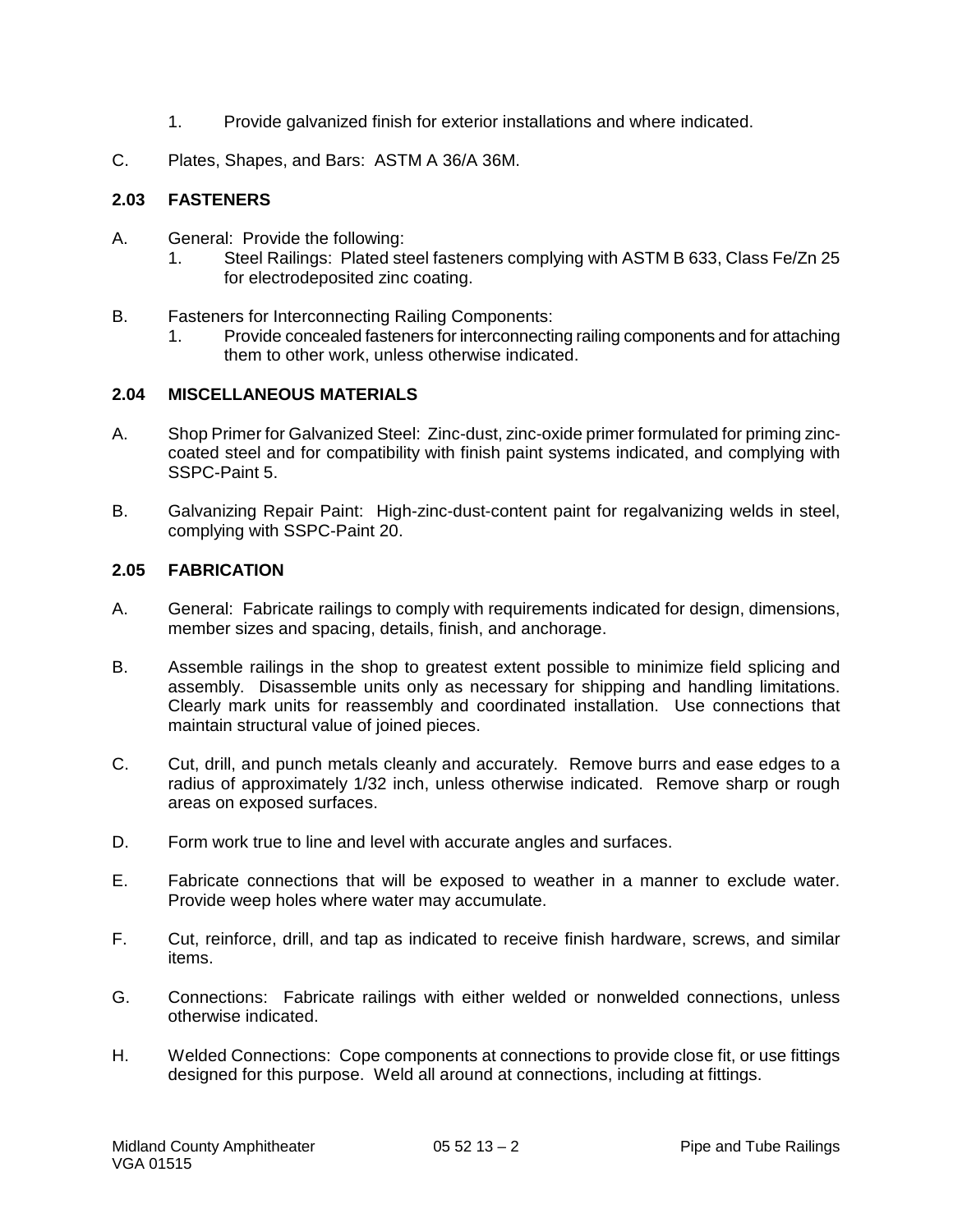- 1. Use materials and methods that minimize distortion and develop strength and corrosion resistance of base metals.
- 2. Obtain fusion without undercut or overlap.<br>3. Remove flux immediately.
- Remove flux immediately.
- 4. At exposed connections, finish exposed surfaces smooth and blended so no roughness shows after finishing and welded surface matches contours of adjoining surfaces.
- I. Nonwelded Connections: Connect members with concealed mechanical fasteners and fittings. Fabricate members and fittings to produce flush, smooth, rigid, hairline joints.
	- 1. Fabricate splice joints for field connection using an epoxy structural adhesive if this is manufacturer's standard splicing method.
- J. Form changes in direction as follows:
	- 1. By bending or by inserting prefabricated elbow fittings.
- K. Form simple and compound curves by bending members in jigs to produce uniform curvature for each repetitive configuration required; maintain cross section of member throughout entire bend without buckling, twisting, cracking, or otherwise deforming exposed surfaces of components.
- L. Close exposed ends of railing members with prefabricated end fittings.
- M. Toe Boards: Where indicated, provide toe boards at railings around openings and at edge of open-sided floors and platforms. Fabricate to dimensions and details indicated.

#### **2.06 STEEL AND IRON FINISHES**

- A. Galvanized Railings:
	- 1. Hot-dip galvanize steel railings, including hardware, after fabrication.<br>2. Comply with ASTM A 123/A 123M for hot-dip galvanized railings.
	- 2. Comply with ASTM A 123/A 123M for hot-dip galvanized railings.
	- 3. Comply with ASTM A 153/A 153M for hot-dip galvanized hardware.
- B. Fill vent and drain holes that will be exposed in the finished Work, unless indicated to remain as weep holes, by plugging with zinc solder and filing off smooth.
- C. For galvanized railings, provide hot-dip galvanized fittings, brackets, fasteners, sleeves, and other ferrous components.
- D. Preparation for Shop Priming: After galvanizing, thoroughly clean railings of grease, dirt, oil, flux, and other foreign matter, and treat with metallic-phosphate process.

## **PART 3 - EXECUTION**

### **3.01 INSTALLATION, GENERAL**

- A. Fit exposed connections together to form tight, hairline joints.
- B. Perform cutting, drilling, and fitting required for installing railings. Set railings accurately in location, alignment, and elevation; measured from established lines and levels and free of rack.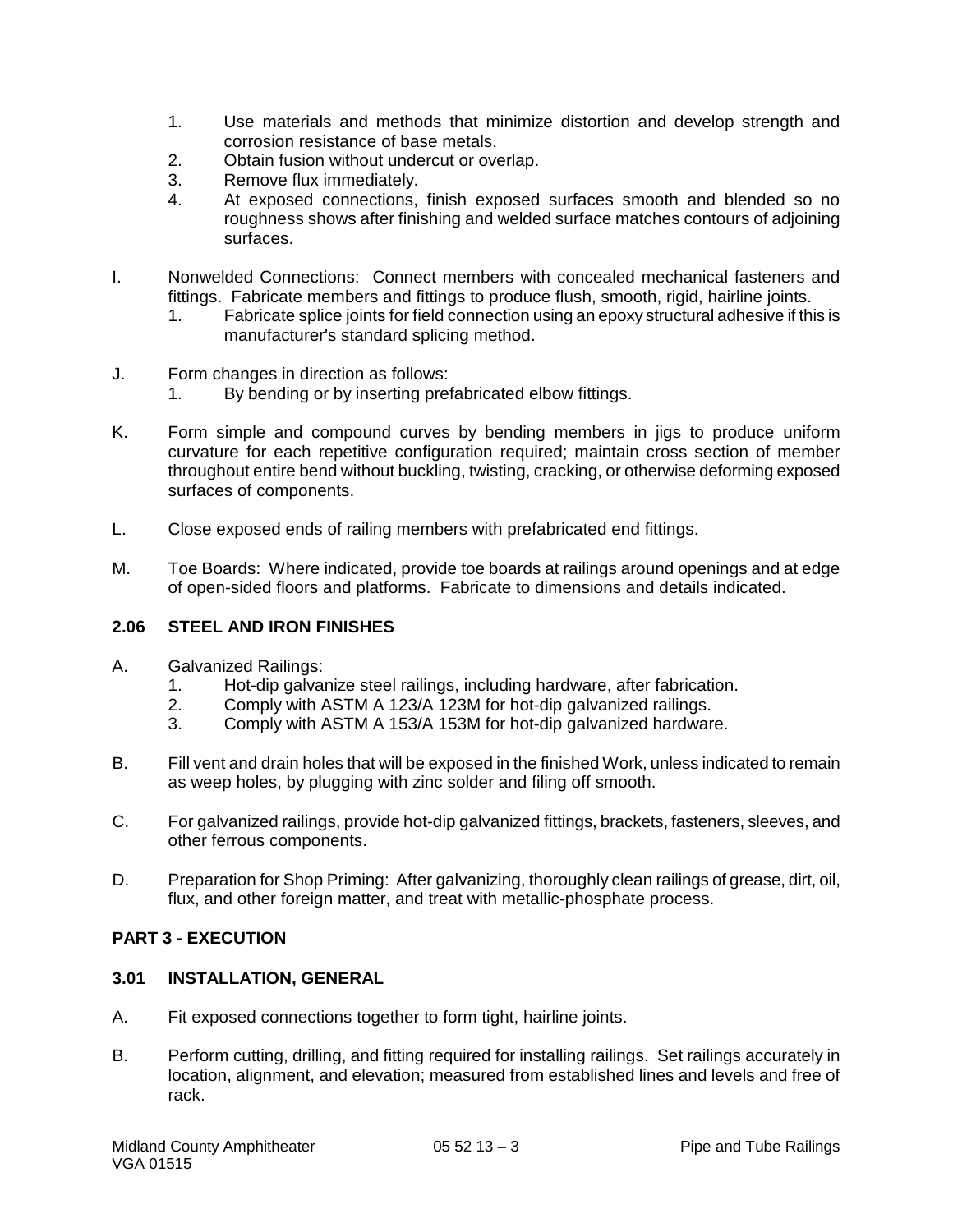- 1. Do not weld, cut, or abrade surfaces of railing components that have been coated or finished after fabrication and that are intended for field connection by mechanical or other means without further cutting or fitting.
- 2. Set posts plumb within a tolerance of 1/16 inch in 3 feet.
- 3. Align rails so variations from level for horizontal members and variations from parallel with rake of steps and ramps for sloping members do not exceed 1/4 inch in 12 feet.
- C. Adjust railings before anchoring to ensure matching alignment at abutting joints.

## **3.02 RAILING CONNECTIONS**

- A. Nonwelded Connections: Use mechanical or adhesive joints for permanently connecting railing components. Use wood blocks and padding to prevent damage to railing members and fittings. Seal recessed holes of exposed locking screws using plastic cement filler colored to match finish of railings.
- B. Welded Connections: Use fully welded joints for permanently connecting railing components. Comply with requirements for welded connections in Part 2 "Fabrication" Article whether welding is performed in the shop or in the field.

#### **3.03 ADJUSTING AND CLEANING**

A. Galvanized Surfaces: Clean field welds, bolted connections, and abraded areas and repair galvanizing to comply with ASTM A 780.

## **3.04 PROTECTION**

A. Restore finishes damaged during installation and construction period so no evidence remains of correction work. Return items that cannot be refinished in the field to the shop; make required alterations and refinish entire unit, or provide new units.

## **END OF SECTION 05 52 13**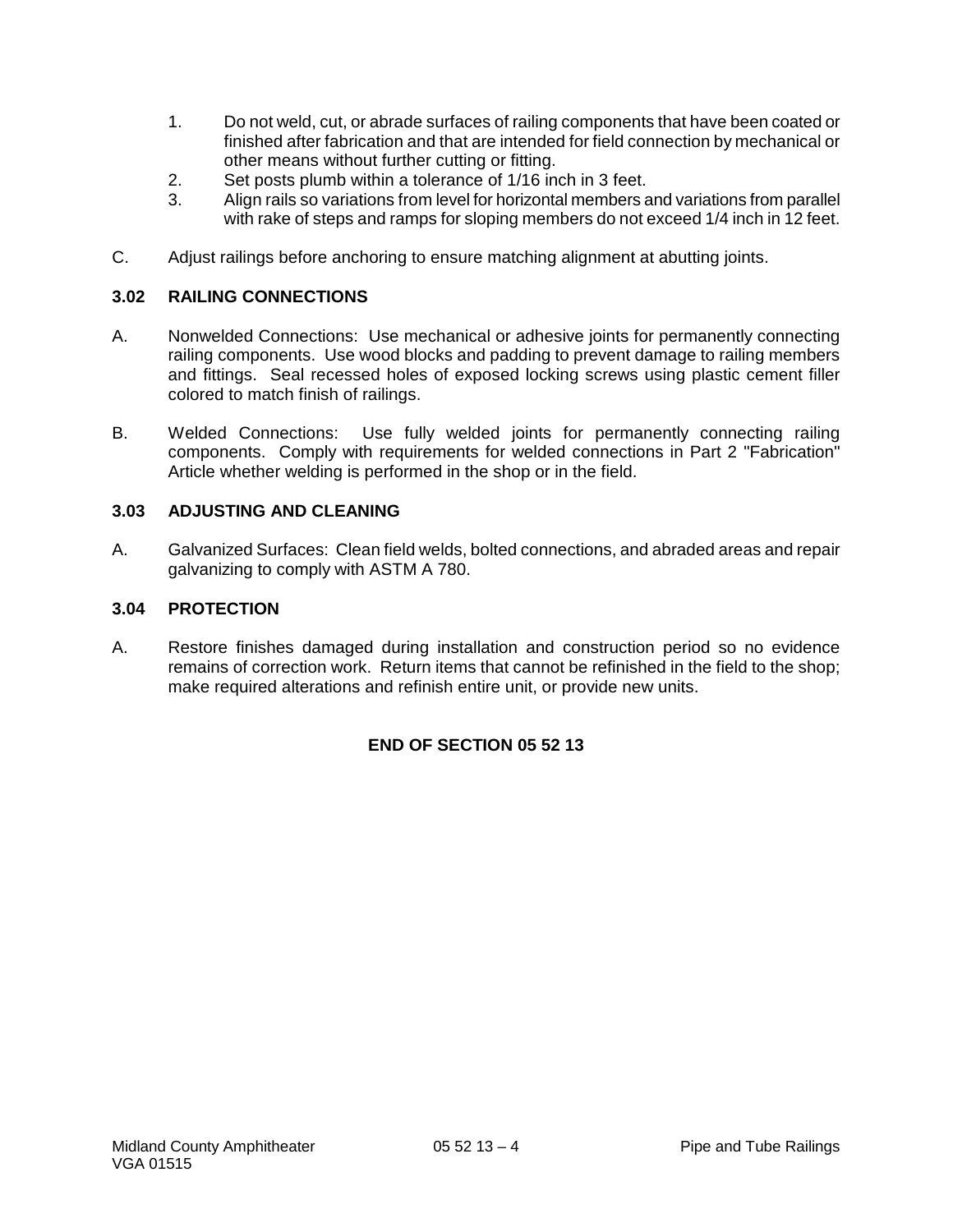## **SECTION 10 75 00**

## **FLAGPOLES**

## **PART 1 – GENERAL**

## **1.01 DESCRIPTION**

A. Fixed, ground set, uniform conical taper, seamless tube aluminum flagpole.

## **1.02 REFERENCES**

- A. Aluminum Association (AA): Aluminum Finishes
- B. American Society for Testing and Materials (ASTM):
	- 1. ASTM B 241 Standard Specification for Aluminum and Aluminum-Alloy Seamless Pipe and Seamless Extruded Tube.
	- 2. ASTM B 597 Standard Practice for Heat Treatment of Aluminum Alloys.
- C. National Association of Architectural Metal Manufacturers (NAAMM): NAAMM FP 1001 Guide Specifications for Design of Metal Flagpoles.

## **1.03 SUBMITTALS**

- A. Submit under provisions of Section 01 33 00.
- B. Manufacturer's data sheets on each product to be used, including:
	- 1. Preparation instructions and recommendations.
	- 2. Storage and handling requirements and recommendations.
	- 3. Installation instructions.
- C. Shop Drawings:
	- 1. Include details of foundation system.

## **1.04 QUALITY ASSURANCE**

#### A. Source

1. Obtain each flagpole as a complete unit including fittings, accessories, bases, and anchorage devices.

#### **1.05 DELIVERY, STORAGE, AND HANDLING**

- A. Spiral wrap flagpoles with heavy paper and enclose in a hard fiber tube or other protective container.
- B. Store products in a manufacturer's unopened packaging until ready for installation.
- C. Keep flagpole and accessories covered and dry to prevent soiling or damage.
- D. Handle with protective gloves to prevent unwanted distortion.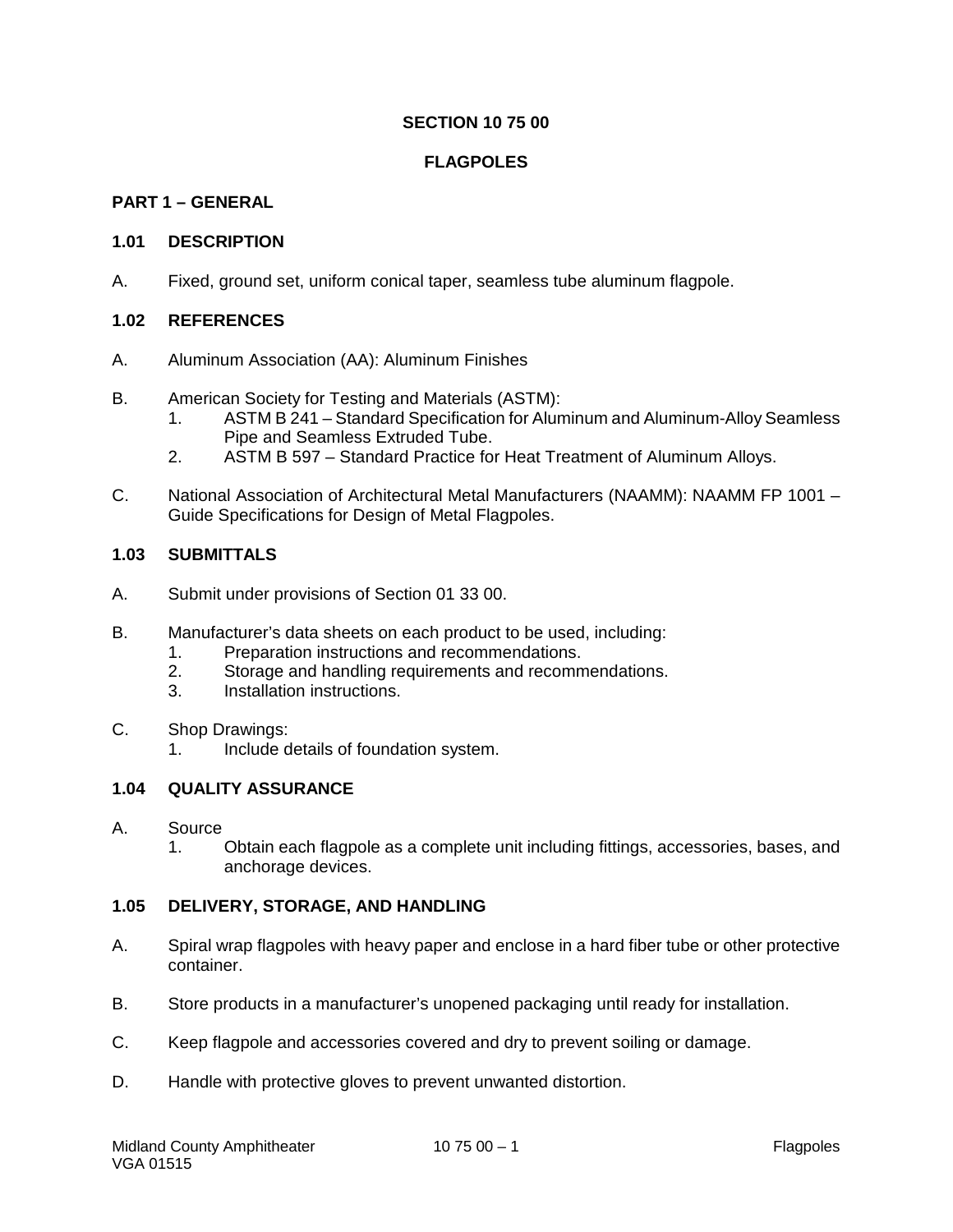## **1.06 PROJECT CONDITIONS**

A. Structural Performance: Provide flagpole assemblies, including anchorages and supports, capable of withstanding the effects of wind loads, determined according to NAAMM FP 1001 for specified ground speed.

## **PART 2 – PRODUCTS**

## **2.01 MANUFACTURERS**

- A. Basis of Design:
	- 1. American Flagpole & Flag Co.: Lake Elmo, MN 55042, ASD. Toll Free Tel: (800)426-6235. Fax: (651) 777-1925. Email: [info@aflag.com.](mailto:info@aflag.com) Web: [www.aflag.com.](http://www.aflag.com/)

## **2.02 FLAGPOLES**

- A. Aluminum Flagpole Construction
	- 1. Fabricate from seamless, extruded tubing complying with ASTM B 221, alloy 6063- T6, having a tensile strength not less than 30,000 psi with yield point of 25000 psi. Heat treated after fabrication to comply with ASTM B 597, temper T-6.
- B. Model:
	- 1. External Halyard, not required ground set, cone-tapered, aluminum flagpole. Including ground sleeve, finial ball. Finish exposed metal surfaces to match flagpole.
		- a. Exposed Height: 20ft.
		- b. Overall Length: 22ft.<br>c. Diameter: 31/<sub>2</sub>" |
		- c. Diameter: 3½" base and 2 3/8" top
		- d. Wall Thickness: .125"<br>e. Wind Speed: 50 Ml
		- e. Wind Speed: 50 MPH flagged, 97 MPH un-flagged
		- f. Mounting Device: PVC Ground Sleeve

## C. Finish:

1. Directional Sanded Satin Finish: Fine, directional, medium satin polish; buff complying with AA-M20; and seal aluminum surfaces with clear, hard-coat wax. a. Satin Brushed Aluminum finish

## **PART 3 – EXECUTION**

#### **3.01 EXAMINATION**

- A. Do not begin installation until final grades and elevations have been established.
- B. If others determine final base elevation, confirm with Architect before proceeding.

#### **3.02 INSTALLATION**

A. Install flagpole where shown on drawings and in accordance with manufacturer's written instructions.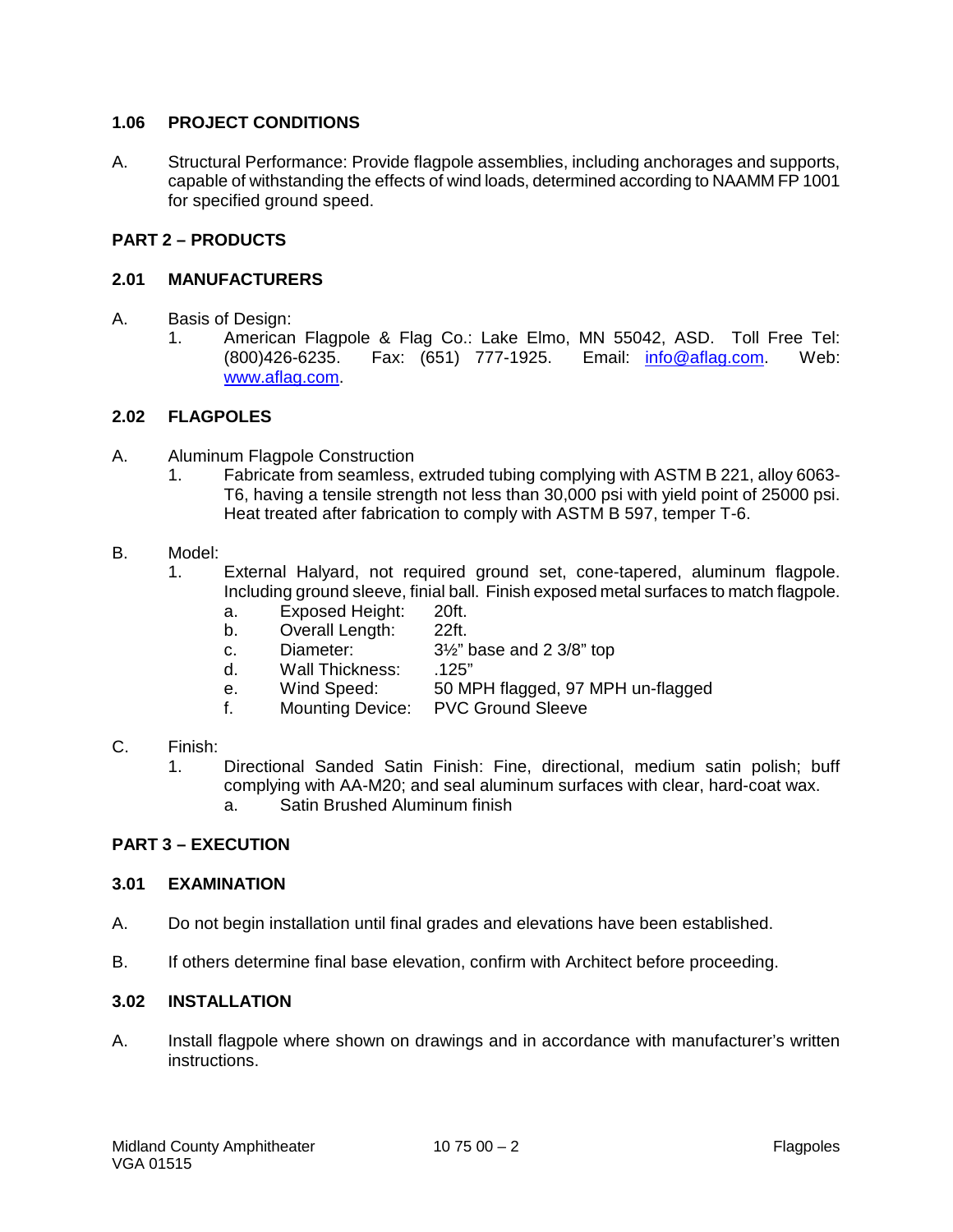- B. Set flagpoles in concrete base. Provide galvanized corrugated steel sleeve or tube of length shown welded to steel base plates for installation of concrete.
- C. Wrap top of sleeve with two layers of asphalt felt for distance of 24" down.
- D. Fill space between pole and metal sleeve to within two inches of top with fine dry sand and fill balance of space with waterproof compound as shown.
- E. Flagpole shall be plumbed with ¼" for every 10 feet of pole height.

## **3.03 LIGHTNING ROD**

A. Weld lightning ground rod of 3/4" diameter galvanized steel to base plate at bottom of sleeve or tube, and to steel support plate at grade.

## **END OF SECTION 10 75 00**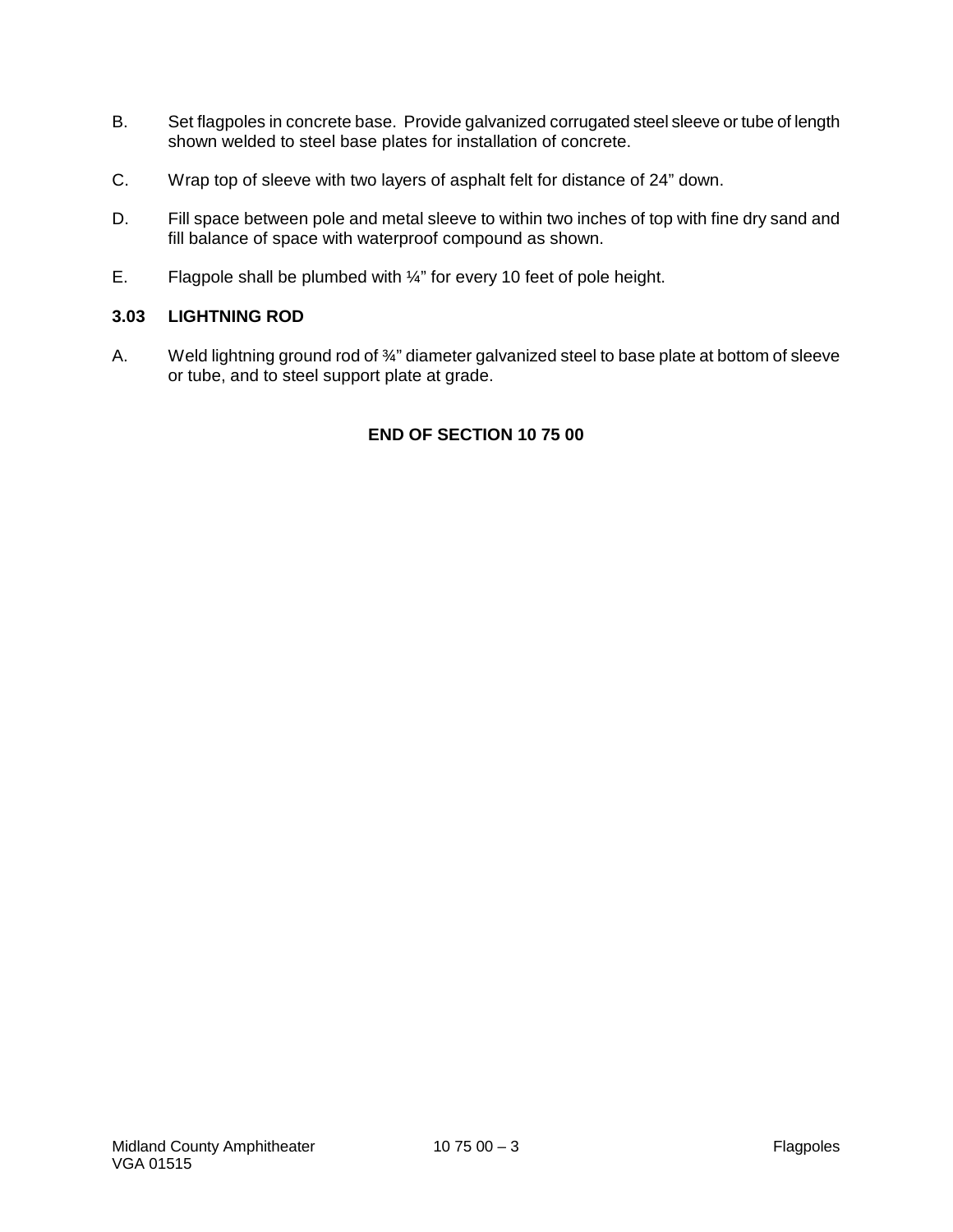## **TABLE OF CONTENTS**

The pages in each specification Section are numbered. The last page of each Section contains the words END OF SECTION. Notify Architect if any page is missing in a Section of the Project Manual.

### **NUMBER TITLE**

# **INTRODUCTORY INFORMATION**<br>00 01 01 Title Page

- 00 01 01 Title Page<br>00 01 07 Seal Page
- Seal Page
- 00 01 10 Table of Contents
- 00 01 15 List of Drawing Sheets
- 00 42 00 Proposal Form

## **DIVISION 1 – GENERAL REQUIREMENTS**

- 01 11 00 Summary of Work<br>01 30 00 Administrative Rec
	- Administrative Requirements
		- Request for Interpretation
			- Electronic Data Transfer and Indemnification Agreement
- 01 33 00 Submittal Procedures
	- Submittal Transmittal
	- Optional Product/System Comparison
- 01 35 43 Environmental Procedures<br>01 42 19 Reference Standards
- Reference Standards
- 01 45 29 Testing Laboratory Services
- 01 50 00 Temporary Facilities and Controls
- 01 60 00 Product Requirements
- 01 61 00 Common Product Requirements
- 01 71 23 Field Engineering<br>01 75 16 Startup Procedure
- 01 75 16 Startup Procedures<br>01 77 00 Closeout Procedure
- Closeout Procedures

#### **DIVISION 2 – SITE CONSTRUCTION**

Not Applicable

#### **DIVISION 3 – CONCRETE**

03 30 00 Cast-In-Place Concrete

#### **DIVISION 4 – MASONRY**

Not Applicable

#### **DIVISION 5 – METALS**

05 52 13 Pipe and Tube Railings

#### **DIVISION 6 – WOOD, PLASTICS, AND COMPOSITES**

06 10 53 Miscellaneous Rough Carpentry

## **DIVISION 7 – THERMAL AND MOISTURE PROTECTION**

07 92 00 Joint Sealants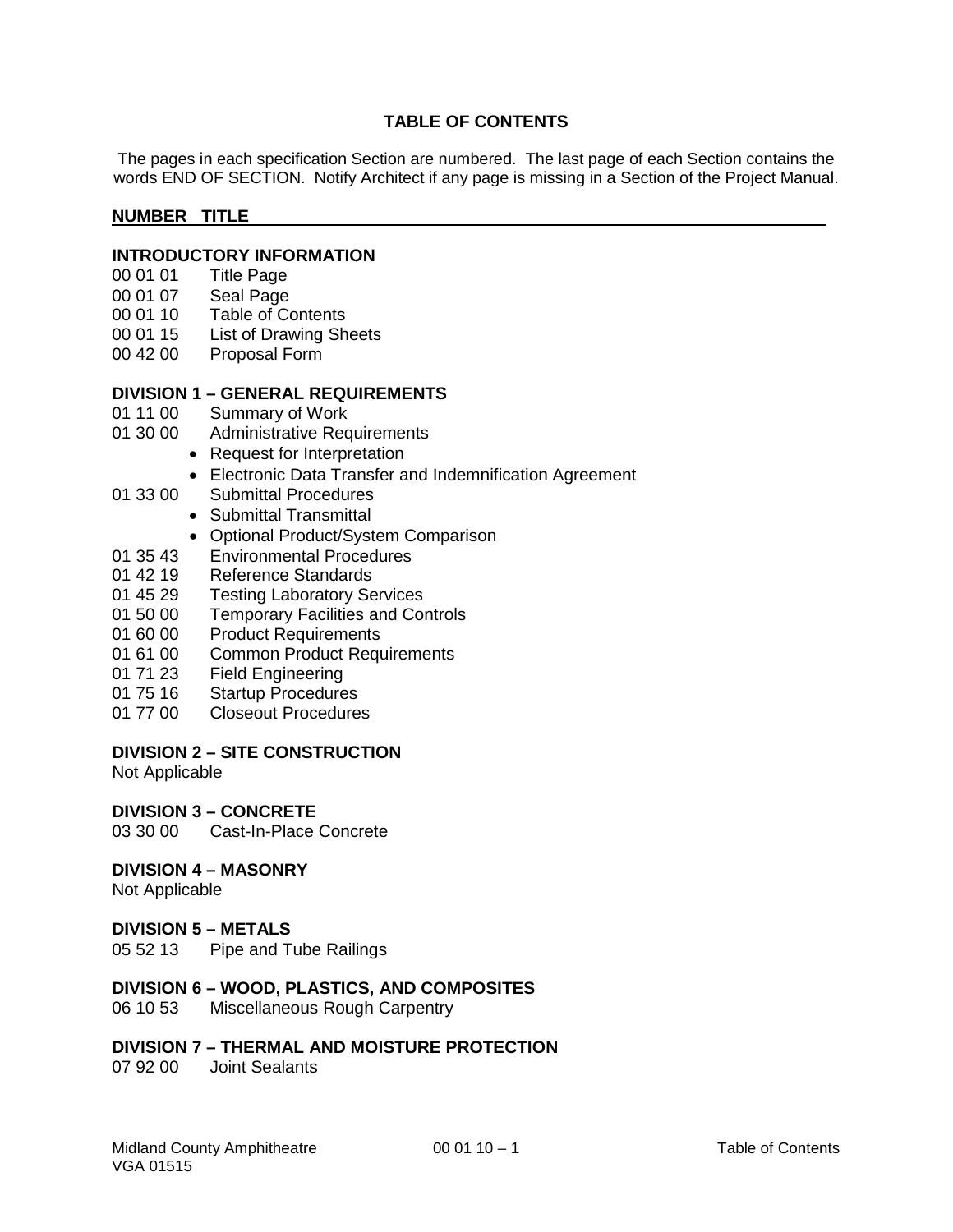## **DIVISION 8 – DOORS AND WINDOWS**

Not Applicable

## **DIVISION 9 – FINISHES**

Not Applicable

## **DIVISION 10 – SPECIALTIES**

10 75 00 Flagpoles

### **DIVISION 22 – PLUMBING**

22 14 26 Facility Storm Drains

## **DIVISION 26 – ELECTRICAL**

| 26 05 00 | <b>Common Work Results for Electrical</b>        |
|----------|--------------------------------------------------|
| 26 05 19 | Low Voltage Electrical Power Conductors & Cables |
| 26 05 26 | Grounding and Bonding for Electrical Systems     |
| 26 05 29 | Hangers and Supports for Electrical Systems      |
| 26 05 33 | Raceway and Boxes for Electrical Systems         |
| 26 05 43 | Underground Ducts & Raceway for Elect. Systems   |
| 26 05 53 | <b>Identification for Electrical Systems</b>     |
| 26 56 00 | <b>Exterior Lighting</b>                         |
|          |                                                  |

## **DIVISION 31 – EARTHWORK**

Completed Under First Contract

## **DIVISION 32 – EXTERIOR IMPROVEMENTS**

- 32 31 13 Chain Link Fences and Gates (Fencing Bid Package)<br>32 31 19 Decorative Metal Fences and Gates (Fencing Bid Package)
- 32 31 19 Decorative Metal Fences and Gates (Fencing Bid Package)<br>32 84 00 Planting Irrigation (Landscaping Bid Packa
- 
- 
- 

## **END OF TABLE OF CONTENTS**

(Electrical Bid Package) (Electrical Bid Package) (Electrical Bid Package) (Electrical Bid Package) (Electrical Bid Package) (Electrical Bid Package) (Electrical Bid Package) (Electrical Bid Package)

32 84 00 Planting Irrigation (Landscaping Bid Package)<br>32 92 23 Sodding (Landscaping Bid Package) 32 92 23 Sodding (Landscaping Bid Package) (Landscaping Bid Package)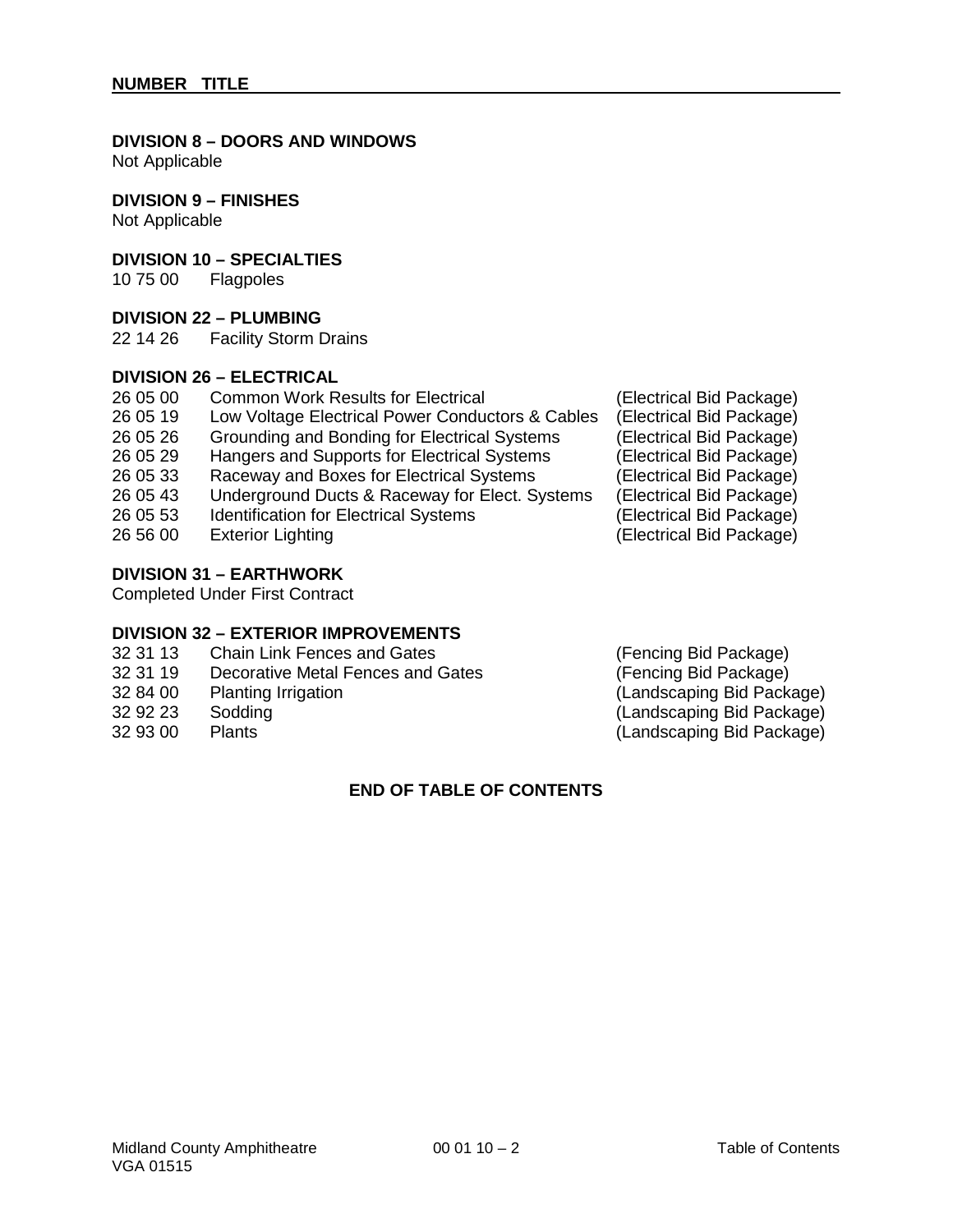



|                      | 3 @ 6'-0" MAX<br>TYP. | 4" TYP.<br>$\overline{f}$ | 3 @ 6'-0" MAX<br>TYP. | 03.16 |
|----------------------|-----------------------|---------------------------|-----------------------|-------|
|                      |                       |                           |                       |       |
|                      |                       |                           |                       |       |
| 04.04<br>04.05<br>и. |                       |                           |                       |       |
|                      |                       |                           |                       |       |





SD-01 1/4" = 1'-0" **3ADA SEATING ELEVATION STAGERIGHT**

# **KEYNOTES**

- 03.09 CONCRETE ADA RAMP
- 03.10 CONCRETE STAIR03.16 CONCRETE WALL
- 04.02 MASONRY RETAINING WALL
- 04.04 FACE BRICK<br>04.05 BRICK ROWLO
- 04.05 BRICK ROWLOCK COURSE05.01 1-½" O.D. STEEL PIPE HANDRAIL
- 

26.11 RECESSED ELCTRICAL BOX REF. MPE; 7"W X 6"H 2"D WITH DRIP EDGE AT TOP AND 45 DEG. TAPERED BOTTOM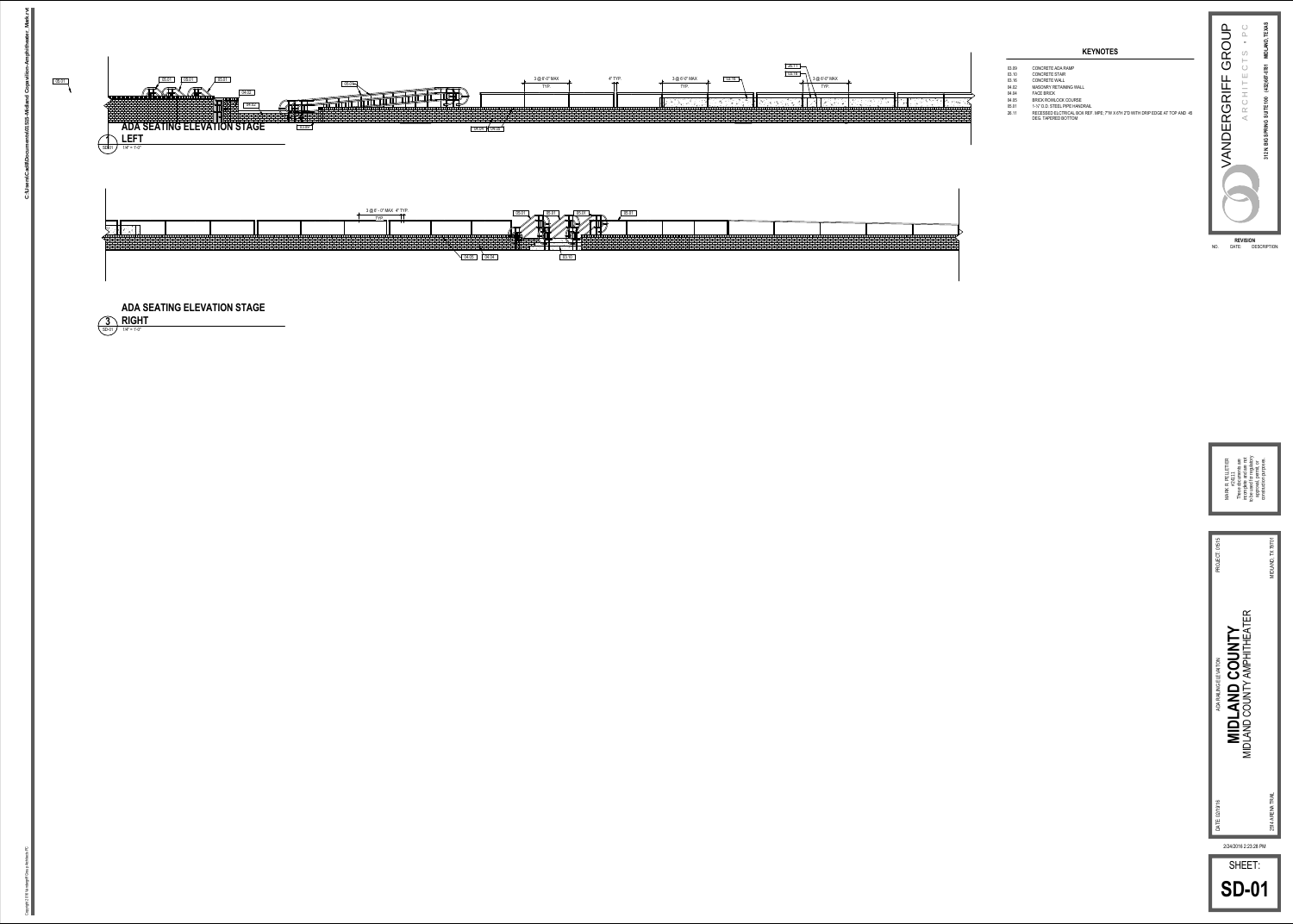Sunday Monday Tuesday Wednesday **Thursday** Friday Saturday 1 3 5  $\overline{2}$  $\overline{\mathcal{A}}$ Feb 2016 Miller Miller S M  $\mathsf T$ W  $\top$  $\mathsf F$ S Gymnastics Gymnastics  $\overline{6}$  $\overline{1}$  $\overline{3}$  $\overline{\mathbf{5}}$  $\overline{2}$  $\overline{a}$ **Mounted Horse**  $\overline{7}$ 8 9  $10$  $11$  $12$  $13$ Patrol  $14$ 15 16  $17$ 18  $19$  $20$  $21$ 22 23 24 25 26 27 28 29  $\overline{7}$ 6 9 10 8 11 12 **CENTIC F ALMA** GALIND **REG** JR. D٨ **EDD** Ġ R<sub>(</sub> ÉΟ CE  $5$  FAIR N 2 JR. **REC** O 1 17 14 15 16 19 18  $\overline{\mathsf{c}}$ **ELTIC F** ÍR PB Comicon A, **MC Early College Prom B&S** RI GIOI  $2$  JR. EO PB Comicon A, **B&S** 20  $21$ 22 23 24 25 26 PB Comicon A **JEHOVA'S** Aguilar  $\& B$ **WITNESS** Wedding **CHURCH SERVICE ELEVATE** CHURCH RM S **MOVE IN** Kingdom Hall Jehovah's<br>Witness rm. B 27 28 29 30 31 Paradigm<br>Safety Meeting Apr 2016 ELEVATE ANTIQUE<br>SHOW M-I **KMID Career** CHURCH RM S Fair room A S M  $\ensuremath{\mathsf{T}}$ W  $\mathsf T$ F S  $\overline{2}$ 1 3 4 5 6  $\overline{\mathbf{7}}$ 8  $\mathbf 9$  $12$  $13$  $15$ 10  $11$  $14$ 16  $17$ 18 19 20 21 22 23 25 26 27 28 29 24 30

**March 2016** MA=Red  $ED = Blue$ Lvsk=Green OA=Purple Terrace=Pink Other=Black